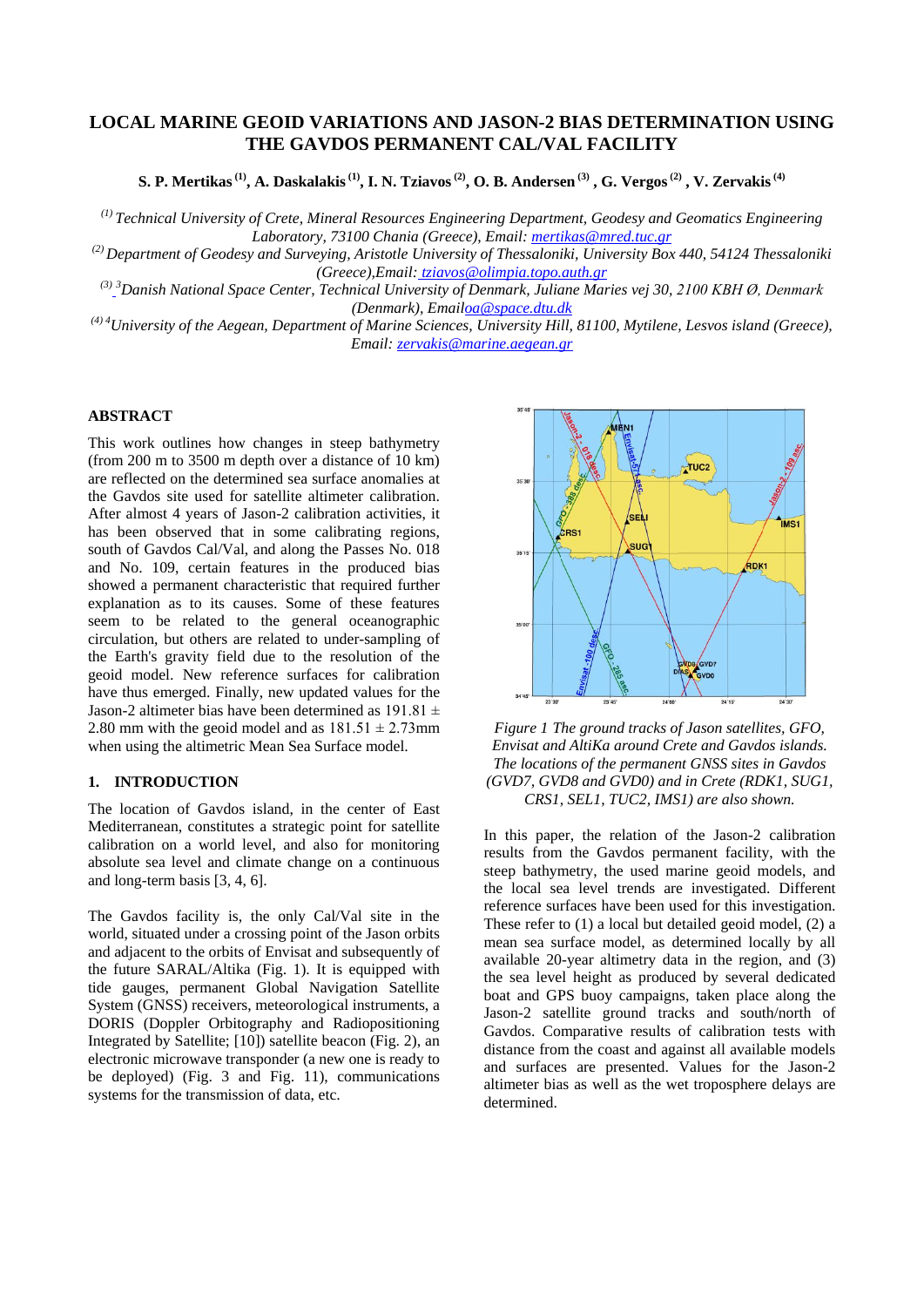

*Figure 2 The main facility with its instrumentation setting, called "Theophilos" in Gavdos and the calibration site at the harbor.*

#### **2. ALTIMETRY BIAS AND BATHYMETRY**

The Gavdos calibration site has determined the absolute bias for Jason-2 [5] over the ascending Pass No. 109 and the descending Pass No. 018 as of its launch. Fewer cycles have been calibrated along pass No. 18 because the altimeter was switched from sea surface to a calibration mode to track the transponder on Gavdos at 200 m elevation [2]. The absolute altimeter bias has been estimated in the Ku-band over a region south of Gavdos and along the ascending Pass No. 109 and the descending Pass 018 in the area carefully selected to avoid land contamination effects.

To investigate the relationship of steep bathymetry and their influence on the produced calibration values for Jason-2, the calibration region, south of Gavdos, has been divided into small windows of width 150m (see Fig. 3). Then, the median of altimeter biases determined for all cycles and contained in that window size has been calculated.



*Figure 3 The median of all altimeter calibration values, contained in the data window of width 150m, shown above, has been calculated for all cycles, south of Gavdos in the open sea for Pass No. 109 & No.18.*

These median values have been plotted against the distance from the point of closest approach (PCA) and compared with the bathymetry, and the geoid model as well as the MSS reference surfaces used for calibration. In that way we would like to investigate and provide answer to the following questions: (1) Is there any systematic trend in altimeter bias over all cycles? (2) Is the steep bathymetry causing any problems in calibration? (3) Is the resolution of the geoid good enough to reflect steep bathymetry changes? (4) Is there any relation of biases with bathymetry in the region? (5) Can an MSS reference surface, as the one described in Section 3.2, act better than the geoid model for calibration? (6) Are the applied altimetric reductions/corrections in the measurement causing any trends in the altimeter bias? And, finally, (7) Can we correct reference surface deficiencies (i.e., geoid model) by boat campaign, GPS buoys, as the ones outlined in the previous Section?



*Figure 4 Comparison between the median values of produced altimeter biases and steep bathymetry changes along Pass No. 18, south of Gavdos. The distance shown is from 5-30 km from PCA.*

Fig. 4 shows the median of calibration values, for all satellite cycles, with respect to distance from the point of closest approach and along Pass No. 18, south of Gavdos. Note that an instrument offset in Gavdos has been recently discovered and all altimeter bias values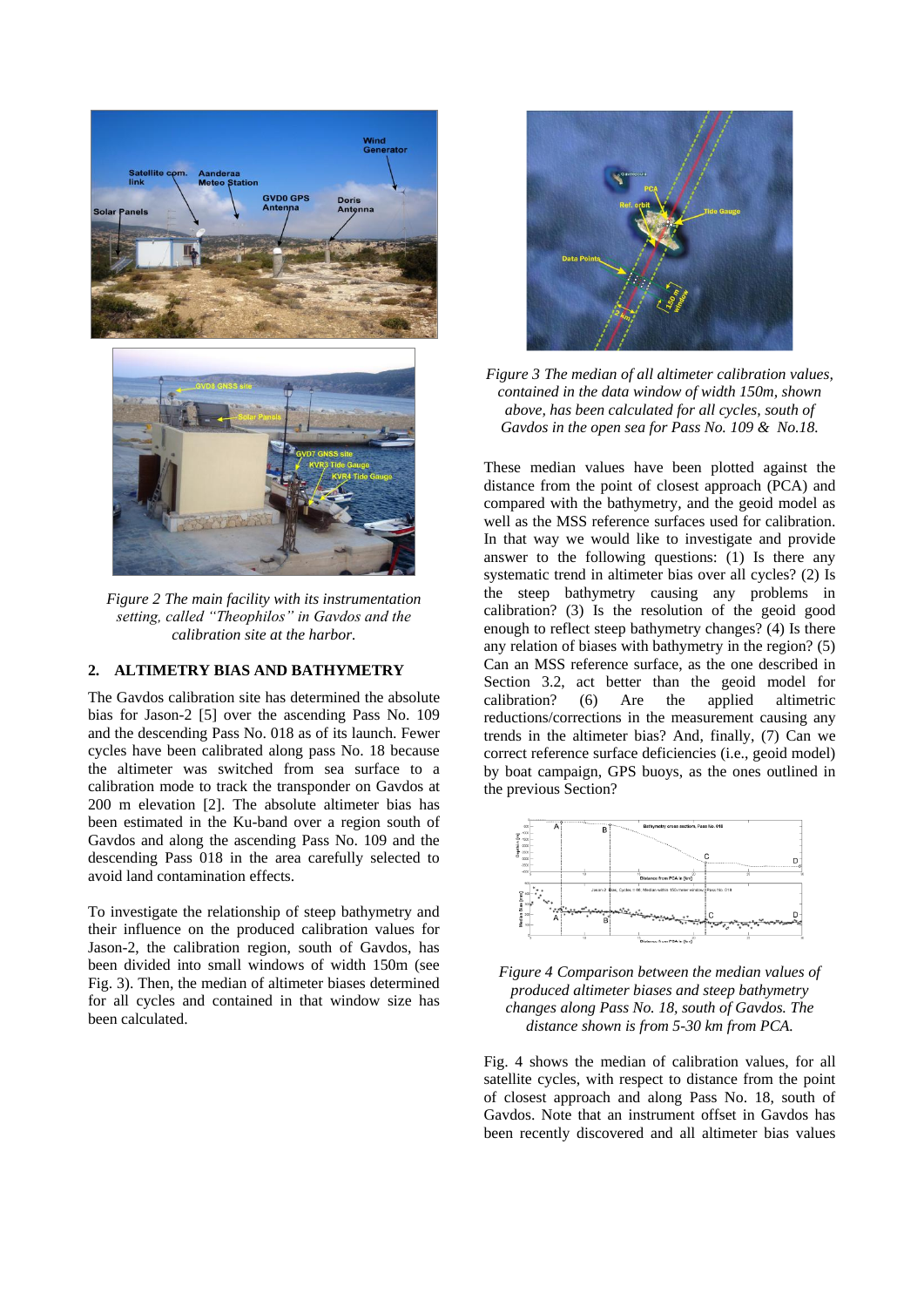may not reflect the actual number, as previously published for Gavdos Cal/Val [3, 4]. So, the results of this Section are focused on the ocean floor topography and their relation to the nuances appeared on the altimeter biases as a function of distance.

It can be seen from Fig.4, that from point A (7.5 km) to point B (12.5 km), the bias values follow a horizontal line. The bathymetry over that region is not that sharp and the used geoid model has reflected this accurately. From point B to point C (a distance of  $\sim$ 10 km or  $\sim$ 6 arcmin), however, the depth changes steeply from about 300m to 3200 m. The gravity data used for the gravimetric geoid do not seem to accurately reflect this abrupt change in the bathymetry due to the resolution of the gravity data used for its development. Accordingly, the bias values indicate a slope of a few cm over that distance of 10 km, approximately. So the geoid model needs to be refined over that region and along Pass No.18, from B to C, with the inclusion of more input data. Finally, the last region from C (about 22 km) to D (30 km) seems to be horizontal for the bias values over all 66 satellite cycle calibration. So, the geoid resolution is adequate for altimeter calibration over that last region.



*Figure 5 Comparison between the median values of the applied atmospheric corrections and SSB onto the altimeter measurements of Jason-2, over 101 cycles, along the Pass. No. 109, south of Gavdos.*

All reductions in the altimeter measurements, such as the atmosphere, SSB corrections, etc., have also been examined to see whether they are producing any systematic trend in the altimeter bias. Fig. 5 shows the median values for the atmospheric corrections, the atmospheric corrections individually and in combination with the SSB, as well as the SSB corrections alone, with respect to distance from the PCA. The SSB corrections have been investigated, because this term has the largest contribution in the altimeter reductions and it is

modeled empirically. All other contributions arising from atmospheric corrections have been examined, as well. No systematic trends were discovered over those 3.5 years of altimeter calibration at the Gavdos Cal/Val. Their variation was of the order of 1-2 cm and no systematic trend appeared over the cycles of Jason-2.



*Figure 6. Comparison between the median values of determined altimeter biases and steep bathymetry changes with respect to the altimetric MSS and the geoid model along Pass No. 109, south of Gavdos.*

Fig. 6 shows a similar to Fig.5 plot, but now along the ascending Pass No. 109, south of Gavdos. The values shown are the median values across the cycles of Jason-2, and with respect to the altimetric MSS using 20 years of altimeter data [1], as well as the gravimetric geoid model [7, 8, 9] as reference surfaces for the calibration. Bathymetry values for less than 12 km were not available, so they are shown as a horizontal line at zero depth in Fig.6. Also, bias values less than 12 km from the PCA could not be considered reliable, because the Gavdos land contaminates the Jason-2 measurements (about 5 km from the coast).

By examining the median bias in relation to bathymetry cross section as a function of distance from PCA, the following points could be observed along Pass No. 109: (1) The altimeter bias clearly reveals even small changes in bathymetry slope (see for example points B, C, D, E, F, etc.). This is more pronounced when the altimetric MSS model is used as reference surface. That indicates that the sea surface definitely maps the ocean floor topography and responds with 1-3cm changes, something expected since it is based on the original along-track data from T/P and Jason-1 in the region; (2) The bias, using the gravimetric geoid model, exhibits a systematic slope in some calibration regions (for example, see the region from 14 km to about 20km, and after Point E at 21 km till 30 km). On the other hand, the bias trend referenced on the altimetric MSS is still almost horizontal across the calibration region; (3) the change in bathymetry slope from E to F has not been reflected by the geoid model (the biases using the geoid show a slight slope in that region); (4) Biases show a resemblance in their behaviour across the distance either when using the gravimetric geoid or the local altimetric MSS as reference. That corroborates that the ocean floor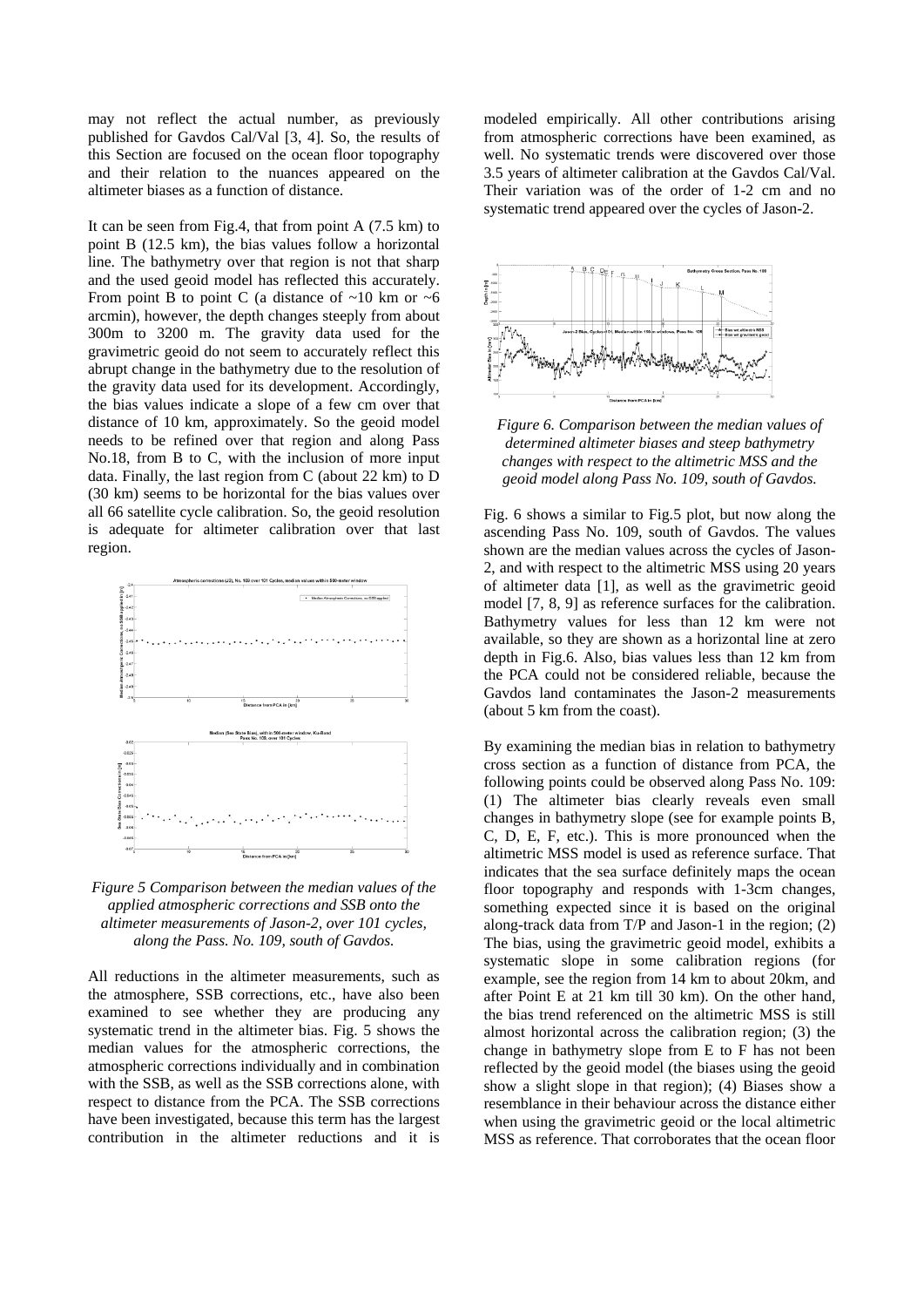topography is directly portrayed on sea surface, because in reflects what the Jason-2 altimeter measures within 101 cycles; (5) both biases show a kind of a bulge in the sea surface of a few cm at a distance of about 15 km from PCA. This ocean feature is always observed in the Jason-2 range given by the GDR in almost all cycles and may be compatible of the general ocean circulation of the Mediterranean (westward flow south of Crete with velocities of 0.4-0.5m/sec); (6) there seems to be a geoid slope from about 14km to 21km. Its slope was computed by fitting a least-squares as well as a robust regression line. That slope value was determined to be about 3.1cm over 10 km (slope =  $a=-3.1X10-6$ ).







*Figure 7. Comparison between the median values of determined altimeter biases and steep bathymetry changes with respect to the altimetric MSS and the geoid model along Pass No. 109, south of Gavdos.*

Fig. 7 shows the cross section of the observed seasurface height, as determined with the GPS and the tide gauge during the boat campaign, on 7-Sept-2010, along Pass No. 109, south of Gavdos. The cross section of sea surface with respect to distance from the permanent GPS site, GVD7, on Gavdos, corresponds to the return track of the boat to Gavdos harbour (see also Fig. 7). Values of differences have been computed as median within a non-overlapping window of width 150 meters. The size of the window length of 150m is arbitrary, and various lengths tested. However, this 150m size gave detailed result for the trends. That boat campaign has followed a very close track to the mean reference orbit of Pass No. 109.

It can be seen that from 10 km to about 22 km, the geoid seems to have a systematic sloped trend with the sea surface as measured on that day of Sept 2010 (a snapshot of sea surface with the boat campaign). The slope of that trend was again computed by fitting a robust regression line to these difference values of SSH(GPS) minus the gravimetric geoid height. It was found to be 3.28cm over 10km distance (slope=a=  $+3.28X10^{-6}$ ). This value coincides with the previous value already described in the earlier paragraph for the altimeter bias trend (i.e., 3.1 cm over 10 km). Therefore, the gravimetric geoid over that region from 10km-20km has to correct its slope by an amount of 3cm over 10km distance.

Resemblance of peak values of boat SSH with the altimeter bias, determined with the altimetric MSS reference surface, is amazing. That means that the sea surface is directly related, at cm level, with the ocean floor topography below.

The new altimetric/gravimetric geoid model, improved with the altimetric data has been applied and shown in Fig.8, for Pass No.18 and Pass No.109. Most of the deficiencies in the previous gravimetric geoid model have thus been circumvented. It is now obvious that the previous slopes in the new altimetric/gravimetric geoid have been reduced and that this outcome quantifies the geoid improvement and local altimetric MSS applied.



*Figure 8. (a) The bias of the Jason-2 altimeter*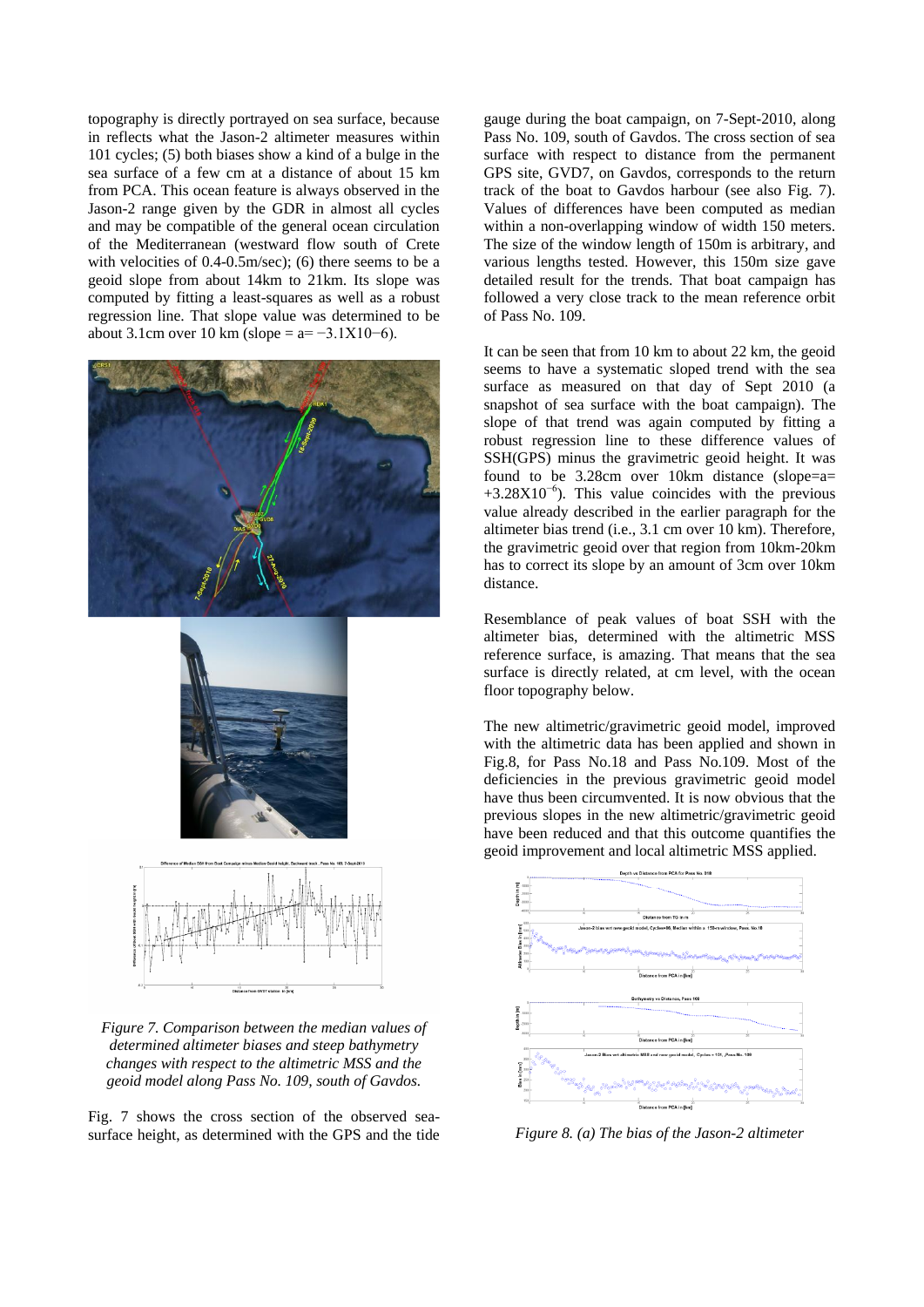*computed over 86 cycles, using Pass. No. 18, and the new geoid with the integration of the altimetric geoid. (b) The bias of the Jason-2 altimeter computed over 101 cycles, using the Pass. No. 109, with respect to distance from PCA and the altimetric MSS as well as the new altimetric/ gravimetric geoid improved with altimetry data.*

#### **3. CONCLUDING REMARKS & ALTIMETER BIAS FOR JASON-2**

Along the ascending and descending Jason-2 orbits, south of Gavdos, the weak areas and short-wavelength features in the calibrating regions, have been brought up. This led us to investigate further and analyze how these altimeter biases were correlated to bathymetry, gravimetric geoid, applied altimeter corrections /reductions, mean dynamic topography, etc. Altimeter biases, for example, as a function of distance from PCA were systematically higher (1-3 cm) at certain locations, lower at others, but also exhibiting a slight slope at other parts. Sharp variations in the topography of seafloor in the area (from 300m depth to 3200m over 10 km along Pass No. 018, and from 200m to 1500m over 12 km along Pass No. 109) had to be examined if they were reliably portrayed in the used geoid model. Also ocean dynamic features south of Crete had to be evaluated.

Problematic locations in the reference calibrating surfaces have been corrected by improving the used geoid models with the inclusion of additional input data in the processing. New improved altimetric/gravimetric geoid models, as well as a local altimetric MSS model, have thus emerged.

Based on these updated reference surfaces, new updated values for the Jason-2 altimeter bias have been determined (Fig. 9) using 144 cycles. The mean value for the bias when using the marine gravimetric geoid has been determined as  $191.81 \pm 2.80$  mm. On the other hand, when using the altimetric Mean Sea Surface the bias was computed as  $181.51 \pm 2.73$  mm. Also, the wet troposphere delays as determined by the satellite radiometer have been compared against these values as determined by the dedicated GPS network established on Gavdos. The values have been estimated to be: -7.48  $\pm$  4.5 mm (satellite radiometer-GPS) along Pass No. 18, and  $-6.27 \pm 4.7$  mm using Pass No. 109.



*Figure 9. The bias (mean value*  $191.81 \pm 2.80$  *mm) of the Jason-2 altimeter computed over 144 cycles along Pass No. 109 and using the improved marine gravimetric geoid (upper diagram). (b) The bias values (mean value 181.51 ± 2.73mm) for the same cycles, but now based on the Mean Sea Surface as produced by 20 years of altimeter data on the region (lower diagram).* 

Regarding future work, preparations are under way, at the moment, for the calibration of the Chinese satellite HY-2 using the CRS1 site on the west Crete (Fig.10). Also, a new microwave transponder has been constructed by the Technical University of Crete under the guidance and specifications of ESA. Full calibration and characterisation of this transponder has been completed during March-June 2012 at ESTEC/ESA In the Netherlands. The operating frequency of this transponder is 13.575 GHz and its bandwidth is 350 MHz. The transponder has now returned from ESA to Crete and is ready for calibration measurements of the altimetric satellites Cryosat-2, Jason-2, Sentinel-3 and HY-2.